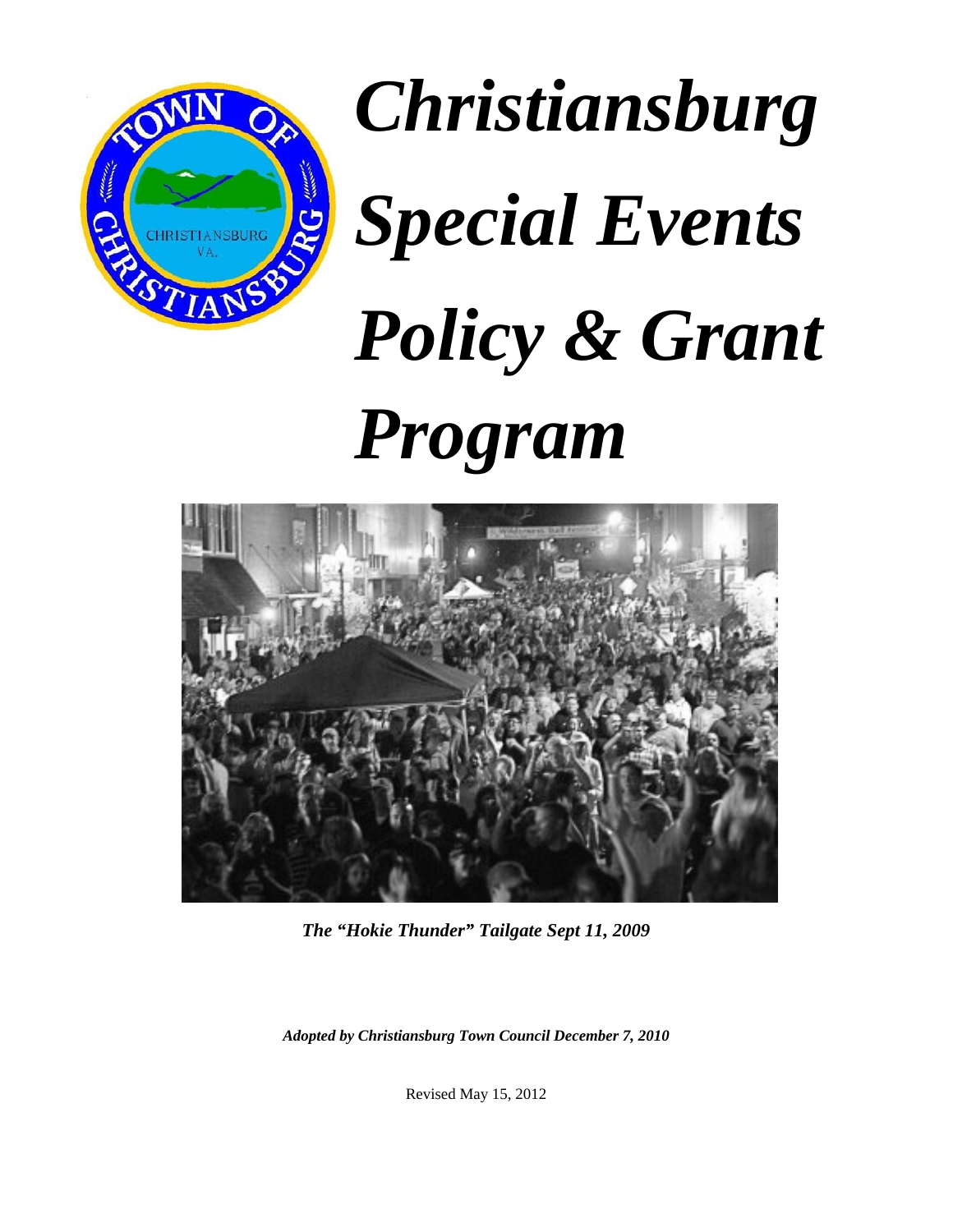|                                                                                                              | $\frac{1}{2}$ 3            |
|--------------------------------------------------------------------------------------------------------------|----------------------------|
| <i>II. Definitions</i>                                                                                       |                            |
|                                                                                                              |                            |
|                                                                                                              |                            |
|                                                                                                              |                            |
|                                                                                                              |                            |
|                                                                                                              |                            |
| D) Application Fee                                                                                           |                            |
|                                                                                                              |                            |
|                                                                                                              |                            |
|                                                                                                              |                            |
|                                                                                                              |                            |
|                                                                                                              |                            |
|                                                                                                              |                            |
|                                                                                                              |                            |
|                                                                                                              |                            |
|                                                                                                              |                            |
|                                                                                                              |                            |
|                                                                                                              |                            |
|                                                                                                              |                            |
|                                                                                                              | 7                          |
|                                                                                                              |                            |
|                                                                                                              |                            |
|                                                                                                              |                            |
| <b>B</b> ) Form of Appeal                                                                                    |                            |
|                                                                                                              |                            |
|                                                                                                              |                            |
|                                                                                                              |                            |
|                                                                                                              |                            |
|                                                                                                              | $\overline{\phantom{a}}$ 9 |
| XI) Effect of Receipt of Donations on Status of tax-exempt Non-Profit Organizations _______________________9 |                            |
|                                                                                                              | $\boldsymbol{g}$           |
| <b>XIII</b> ) Enforcement Authority                                                                          | 9                          |
|                                                                                                              |                            |
|                                                                                                              |                            |
|                                                                                                              |                            |
|                                                                                                              |                            |
|                                                                                                              |                            |
|                                                                                                              |                            |
|                                                                                                              |                            |
|                                                                                                              |                            |
|                                                                                                              |                            |
|                                                                                                              |                            |
|                                                                                                              |                            |
| <b>ADDENDUM II</b>                                                                                           |                            |
|                                                                                                              |                            |
|                                                                                                              |                            |
|                                                                                                              |                            |
|                                                                                                              | 15                         |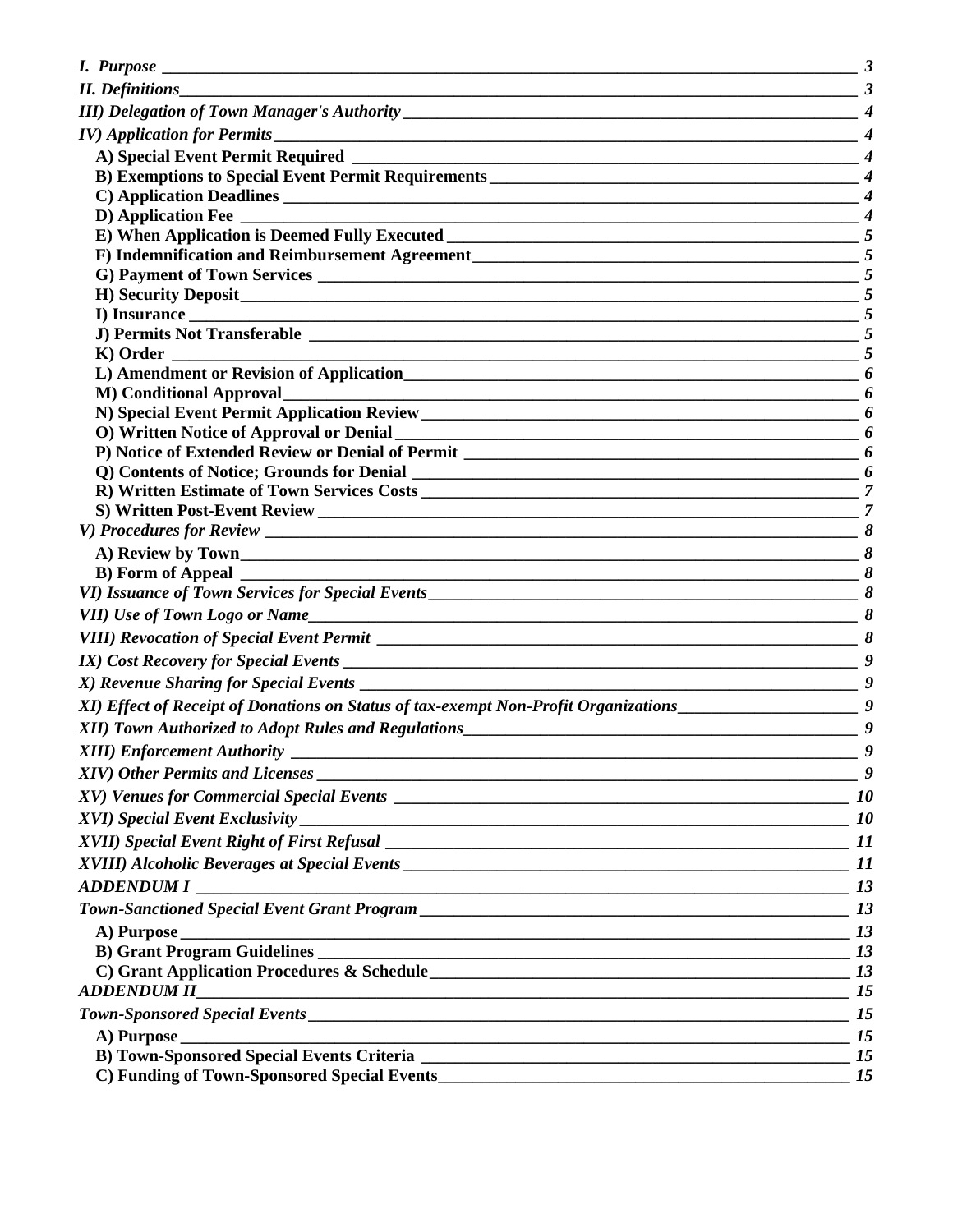#### **I. Purpose**

It is the purpose of this document to establish a process for permitting Special Events conducted on Town streets, public property, parks or facilities. It is recognized that these Special Events enhance the Town of Christiansburg lifestyle and provide benefits to the citizens through the creation of unique venues for expression and entertainment that are not normally provided as a part of governmental services. Additionally, it is recognized that Tax-exempt Non-profit Organizations that benefit the community are central to the quality of life in the Town of Christiansburg and that they often develop through their Special Events the resources to provide essential services to the citizens of the Town of Christiansburg. It is further intended to provide coordinated policies for the regulation of certain activities to be conducted in conjunction with Special Events, to ensure the health and safety of patrons of Special Events, to prohibit illegal activity from occurring within Special Event Venues, and to protect the rights and interests granted a Special Event Permit holder. It is further intended to create a mechanism for cost recovery and revenue sharing for Special Events without having an adverse effect on those Events that contribute economically and socially to the community. It is also the intent of the Town of Christiansburg to protect the rights of its citizens to engage in protected free speech expression activities and yet allow for the least restrictive and reasonable, time, place and manner regulation of those activities within the overall context of rationally regulating Special Events that have an impact upon public facilities and services.

#### **II. Definitions**

As used in this policy:

**"Special Event"** means an activity that meets any one of the following definitions:

(a) Any organized formation, parade, procession or assembly which may include animals, vehicles or any combination thereof, which is to assemble or travel in unison on any Street which does not comply with normal or usual traffic regulations or controls.

(b) Any organized assemblage anticipated to include 200 or more persons at any one time, on any public property, public park or facility which is to gather for a common purpose under the direction and control of a person, organization or company.

(c) Any other organized activity conducted by a person, organization or company for a common or collective use, purpose or benefit which involves the use of, or has an impact on a public property, park or facility that requires Town Services beyond those conveyed in the course of normal and usual Town operation.

(d) Any other organized activity conducted by a person, organization or company that proposes to utilize any public property, park or facility in a manner inconsistent with the design and normal and usual function of such property, park or facility.

(e) Any organized activity conducted by a person, organization or company on any public property, park or facility that plans to sell alcoholic beverages.

(f) Any organized activity conducted by a person, organization or company on any public property, park or facility that plans to charge an admission fee.

(g) Examples of Special Events include, but are not limited to, concerts, parades, circuses, fairs, festivals, community events, mass participation sports (such as, marathons and running events, bicycle races or tours, etc.).

- **"Commercial Special Event"** means any Special Event organized and conducted by any person, organization or company that does not qualify as a Tax-exempt Non-profit Organization or governmental agency.
- **"Non-Commercial Special Event"** means any Special Event organized and conducted by a person, organization or company that qualifies as a Tax-exempt Non-profit Organization.
- "**Town-Sponsored Special Event"** means any Special Event directly organized and conducted by the Town of Christiansburg or any Special Event organized by a Non-Commercial Event Organizer that the Town has elected to support through appropriation of funds within the Town's budget.
- **"Town-Sanctioned Special Event"** means any Special Event approved to receive funding through the Town-Sanctioned Special Event Grant Program.
- **"Event Organizer"** means any person, organization or company, who conducts, managers, promotes, organizes, aids or solicits attendance at a Special Event.
- **"Fees"** means charges to Event Organizers for Town Services, venue usage and permits.
- **"Town Services"** means those services provided by the Town that are required and/or necessary for event production.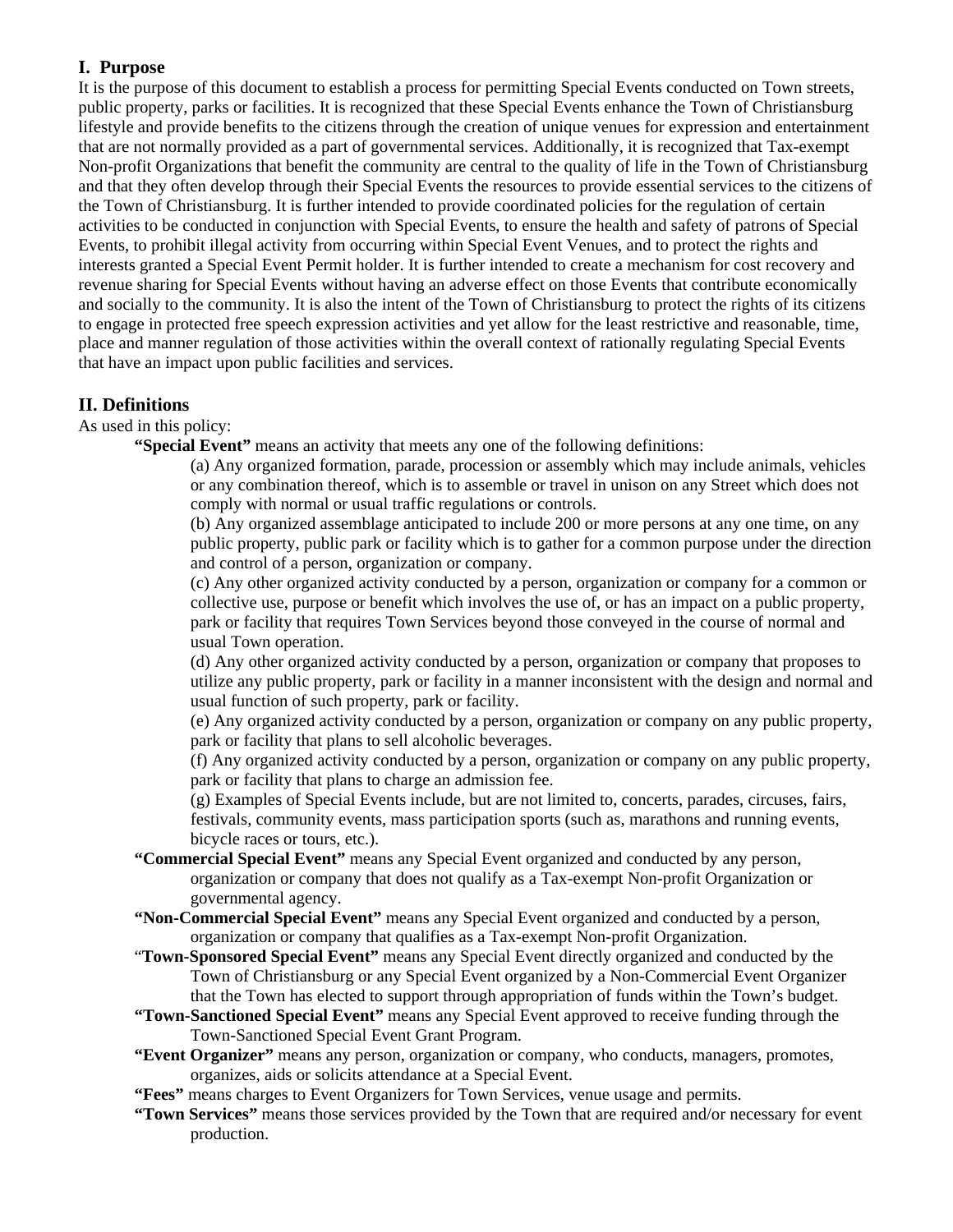- **"Cost Recover"** means direct payment by an Event Organizer to the Town in compensation for the direct costs of Town Services incurred during the Special Event.
- **"Special Event Permit"** means a permit issued by the Town which authorizes the use of a public property, park or facility for a Special Event.
- **"Special Event Venue or Event Venue"** means that area for which a Special Event Permit has been issued.
- **"Street"** means a way or place of whatever nature, publicly maintained and open to use of the public for purposes of vehicular travel.
- **"Tax-exempt Non-profit Organization"** means an organization that is exempted from payment of income taxes by federal or state law.
- **"Vendor"** means any Person who sells or offers to sell any goods, food, or beverages within a Special Event Revenue.
- **"Gross Revenues"** means the sum of all revenues received by an Event Organizer for a Special Event, including, but not limited to, cash receipts, licensing, sponsorships, advertising and similar revenues, and concessions.

#### **III) Delegation of Town Manager's Authority**

The Town Manager delegates any or all functions under this policy.

#### **IV) Application for Permits**

#### **A) Special Event Permit Required**

- 1) For any person, organization or company to conduct, promote, manage, aid, or solicit attendance at a Special Event the person, organization or company shall obtain a Special Event Permit from the Town of Christiansburg.
- 2) The Town is authorized to:
	- Issue permits for Special Events occurring within the town limits pursuant to the procedures established by the Town.
	- Is authorized to determine the Special Event Venue.
	- Set reasonable boundaries for the Special Event Venue, balancing the Special Event requirements and public health, safety, and welfare.

#### **B) Exemptions to Special Event Permit Requirements**

1) The following activities are exempt from the Special Event Permit requirement:

- funeral processions by a licensed mortuary; or,
- athletic contests and their related activities that do not require street closures or increased police presence; or,
- events organized and conducted by the Town of Christiansburg.
- 2) Although not required to obtain a Special Event Permit, an Event Organizer of an activity exempted pursuant to Item 1 above, is required to comply with all regulations established by the Town for the intended public property, park or facility; contract and coordinate the use of the public property, park or facility with the authorized managing Town agency; and comply with regulations governing public safety or health.

#### **C) Application Deadlines**

Any person, organization or company seeking the issuance of a Special Event Permit shall apply by filing a completed Special Event Permit Application with the Town not less than forty-five (45) calendar days, nor more than two (2) years, before the proposed Special Event date(s). Once the application has been filled out it will be presented to Town Council for approval.

#### **D) Application Fee**

No Special Event Permit Application shall be considered unless or until the applicant shall have paid a \$25.00 application fee. No refund of the application fee will be made unless the applicant is denied approval of a Special Event Permit or the Event Venue is altered or changed in such a manner as to make the proposed Event Venue unsuitable for the proposed event. The Town is not responsible for any costs incurred by the Event Organizer if such site changes and/or alterations do occur.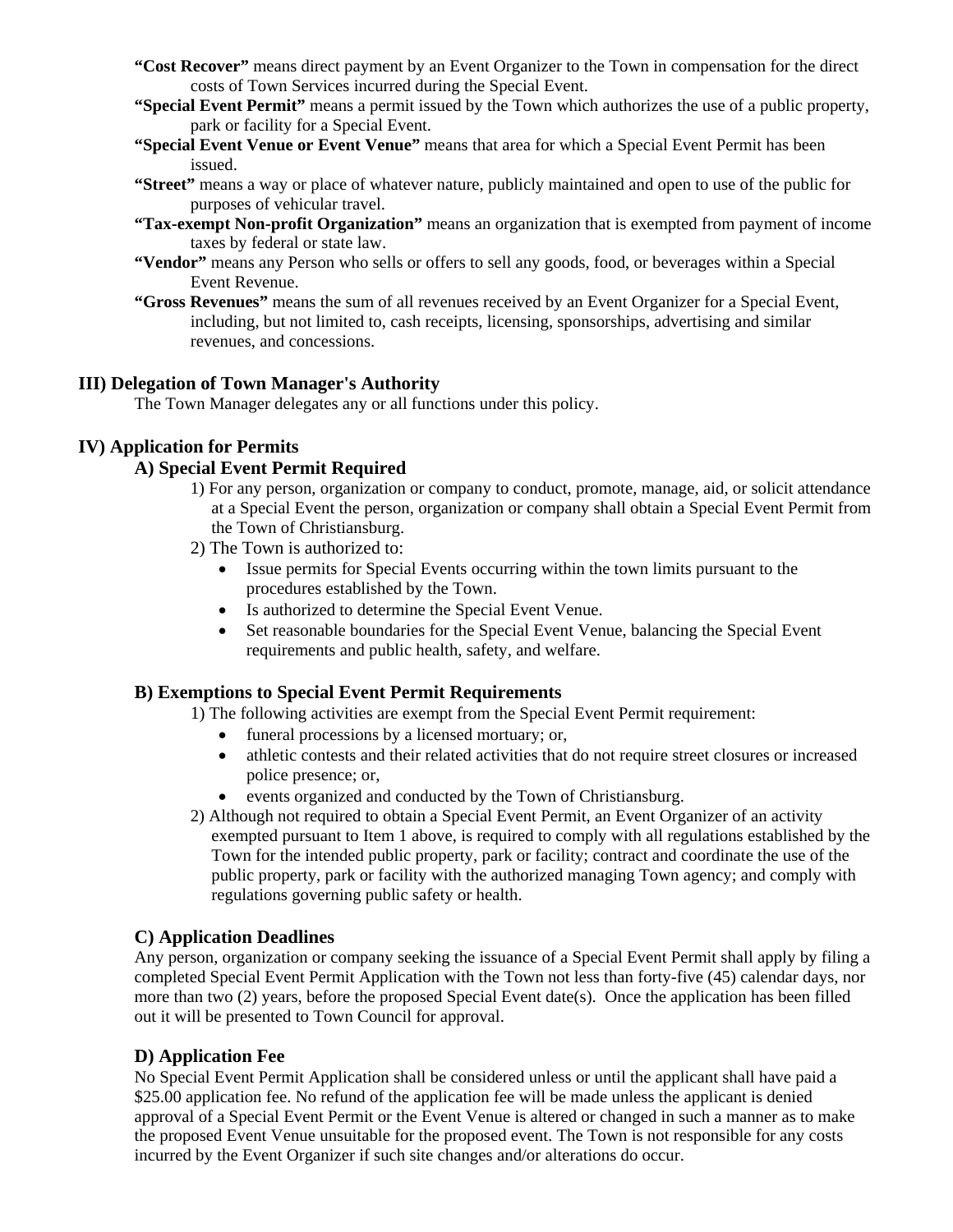#### **E) When Application is Deemed Fully Executed**

A Special Event Permit Application is deemed fully executed when the applicant has provided all of the information required and requested on the Special Event Permit Application and the Town has approved the application.

#### **F) Indemnification and Reimbursement Agreement**

No Special Event Permit Application shall be granted unless the applicant has executed an agreement with the Town, on a form prescribed by the Town, in which the applicant promises and covenants to reimburse the Town for any costs incurred by the Town; and to indemnify the Town and hold it harmless from any liability to any person resulting from any damage or injury occurring in the connection with the permitted Special Event caused by the action of the permittee, the Event Organizer, its officers, employees or agents or any person under their control insofar as permitted by law.

#### **G) Payment of Town Services**

Unless otherwise indicated by the Town, the Town will invoice the Event Organizer following the conclusion of the Event for the cost of Town Services provided for the Event. The Event Organizer must pay all invoices within thirty (30) calendar days; thereafter, applicable late fees will apply.

#### **H) Security Deposit**

The Town may require an Event Organizer to prepay, in the form of a security deposit, a portion or all of the estimated costs of Town Services for the proposed Special Event. The applicant will be notified of the Security Deposit requirement at the time of official response from the Town to the Special Event Permit Application. If required, a Security Deposit must be paid no later than twenty (20) calendar days prior to the start of the proposed Special Event. The Town reserves the right to revoke a Special Event Permit for non-payment of a required Security Deposit. A Security Deposit may be required at the Town's discretion when:

- The Event Organizer has never before hosted a Special Event within the Town of Christiansburg
- The Event Organizer is not a resident of Christiansburg or is not a business located within Christiansburg.
- The person applying as the Event Organizer is not doing so on behalf of a legal corporation.
- The Town believes there may be some reason it will have difficulty being reimbursed for its costs after the Special Event.

#### **I) Insurance**

The applicant shall procure and maintain at all times during its use of the Event Venue, insurance in such amounts and with such coverage as shall reasonably be required by the Town and shall name the "Town of Christiansburg, it's officers, officials, employees and agents" as an additional insured there under. The Town of Christiansburg Manager based upon the nature of the activity and the risk involved, shall determine the amounts and type of insurance required. The applicant shall provide the Town with a certificate from an insurer evidencing such coverage no later than fifteen (15) calendar days prior to applicant's use of the Event Venue. The certificate shall also provide that the insurer shall give the Town reasonable advance notice of the insurer's intent to cancel the insurance coverage provided.

#### **J) Permits Not Transferable**

No Special Event Permit or conditional approval may be transferred.

#### **K) Order**

Special Event Permit Applications shall be considered and processed in order of receipt by the Town. The use of a particular public Event Venue or part thereof shall be allocated in order of receipt of fully completed applications accompanied by the application fee.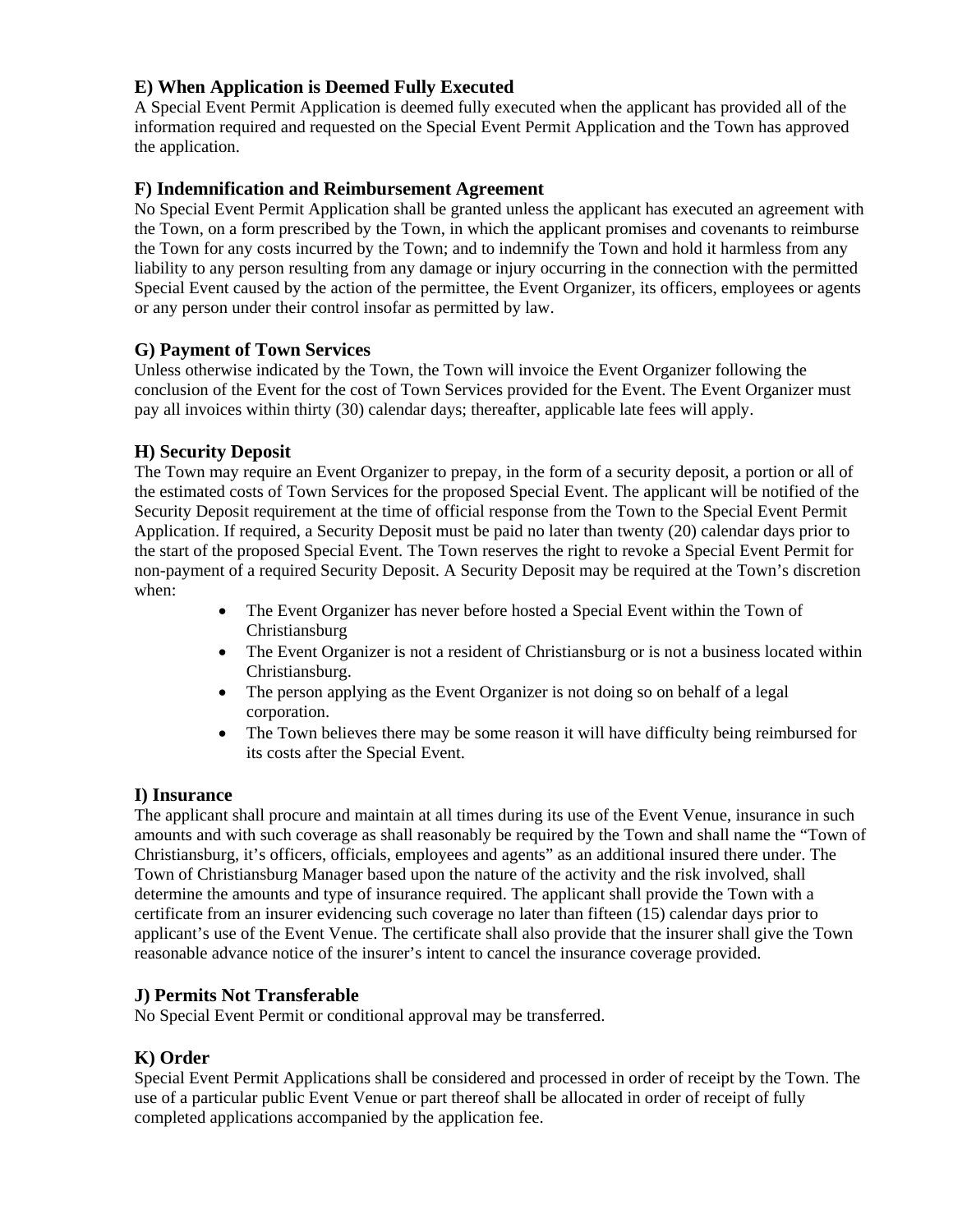#### **L) Amendment or Revision of Application**

Any amendment or revision of a Special Event Permit Application shall for purposes of determining its order of priority, relate back to the original filing date. However, the time in which the Town shall grant or deny the application for the permit and serve notice of such granting or denial shall be computed from the date of the amendment or revision. No amendment or revision of a Special Event Permit Application, except those related solely to minor venue layout changes or other minor event logistics, will be accepted within sixty (60) calendar days from the start of the proposed Special Event.

#### **M) Conditional Approval**

Special Event Permit Applications which require insurance approval(s), security deposit payment or permits from other governmental entities, or compliance with other terms or conditions, will be reviewed and, if the application otherwise conforms to all other requirements, a conditional approval will be issued. If, within the time prescribed by the Town, any required fee or security deposit is not paid, or an insurance certificate evidencing the requisite insurance is not filed with the Town, or approval or permit of other governmental entities has not been received, or the other terms and conditions have not been met, the conditional approval will automatically expire, the application for permit will be deemed denied. In such instances, the Town will make no refund of the application fee.

#### **N) Special Event Permit Application Review**

All Special Event Permit Applications are subject to review by the Town. Event Organizers may be requested to meet with Town representatives to review event plans, layout and all other event logistics prior to the official decision and notification of approval or denial of the Event's application.

#### **O) Written Notice of Approval or Denial**

Applicant will be notified within thirty (30) calendar days of the date on which a Special Event Permit application is fully completed and filed with the Town of approval or denial. However, the Town may extend the period of review for an additional fifteen (15) days by issuance of a written notice of extension.

#### **P) Notice of Extended Review or Denial of Permit**

Written notice of denial or notice of extension shall be served on the applicant by personal delivery, or by United States mail to the name and address set forth on the application for permit.

#### **Q) Contents of Notice; Grounds for Denial**

Notice of denial of a Special Event Permit Application shall clearly set forth the grounds upon which the permit was denied and, where feasible, shall contain a proposal by the Town for measures by which the applicant may supply additional information or amend their original application to accommodate permit approval. In the event a fully executed prior application for the same time and/or venue has been received, and a permit has been or will be granted, the Town shall purpose an alternative venue, if available for the same time, or an alternative time, if available for the same venue.

To the extent permitted by law, the Town may deny a Special Event Permit Application if the applicant or the person on whose behalf the application was made has on a prior occasion made material misrepresentations regarding the nature or scope of an event or activity previously permitted or has violated the terms of a prior Special Event Permit issued on behalf of the applicant.

The Town may also deny a Special Event Permit Application on any of the following grounds:

- 1) An application (including required attachments and submissions) is not fully completed.
- 2) An applicant has not tendered the required application fee or has not tendered the required user fee, indemnification agreement, insurance certificate, or security deposit within the deadlines prescribed by the Town.
- 3) An application contains a material falsehood or misrepresentation.
- 4) An applicant is legally incompetent to contract or to sue and be sued.
- 5) An applicant or person on whose behalf the application was made has on prior occasion damaged a public property, park or facility and has not paid in full for such damage, or has other outstanding and unpaid debts to the Town.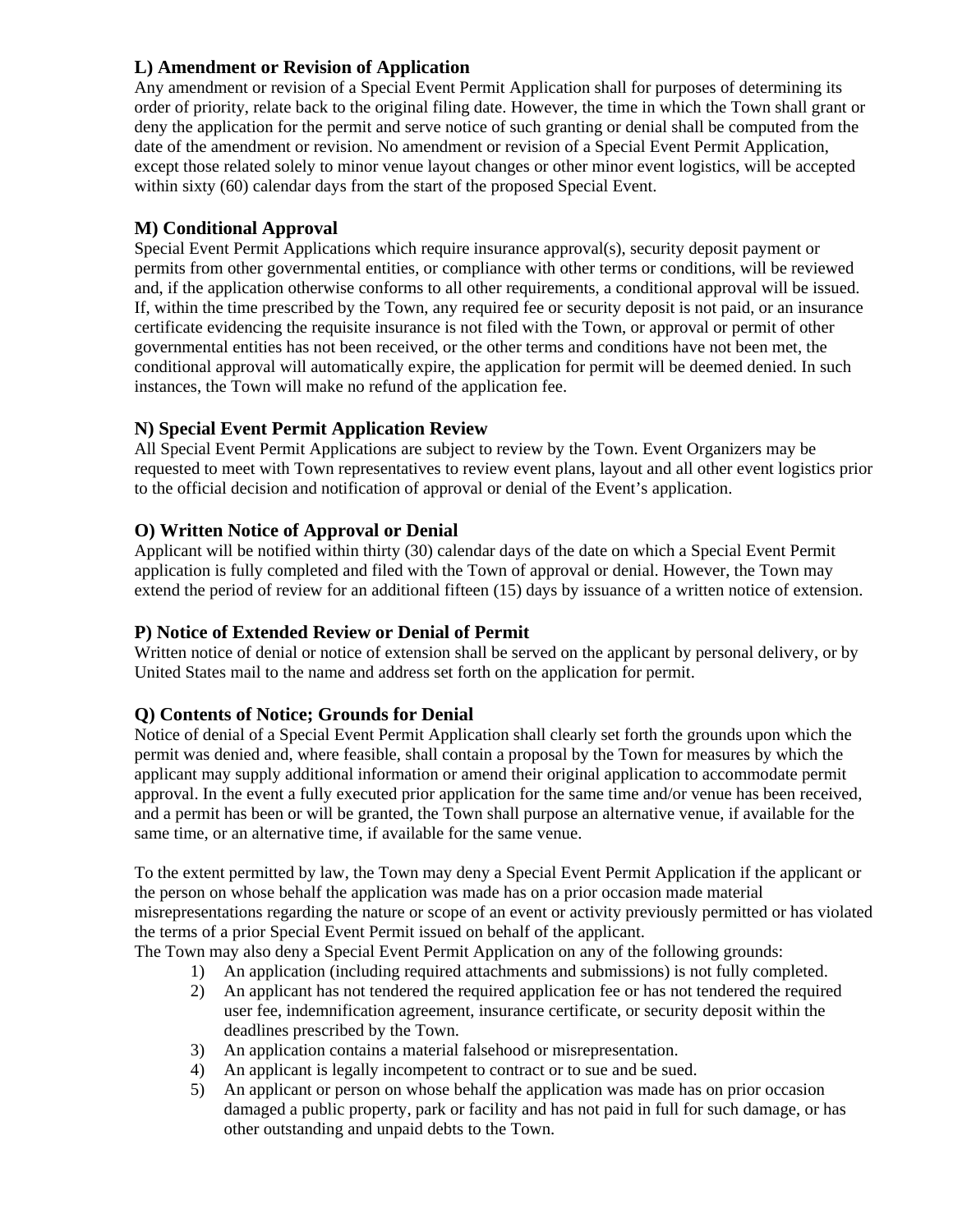- 6) A Special Event Permit Application for the same time and venue has been received, and a permit has been or will be granted to a prior applicant authorizing uses or activities which do not reasonably permit multiple occupancy of the particular public property.
- 7) The use or activity intended by the applicant would violate the terms of the Town's Special Event Exclusivity granted a prior applicant that has been or will be granted approval.
- 8) The applicant requests use of an Event Venue that is unavailable based on the Town's Right of First Refusal policy (refer to Section XVII).
- 9) The proposed use or activity would conflict with previously planned programs, projects, activities or events organized and conducted by the Town.
- 10) The proposed use or activity is prohibited by or unsuitable for the uses of the Event Venue.
- 11) The proposed use or activity would present an unreasonable danger to the health or safety of the applicant, or other users of the public property, park or facility, of Town personnel, or of the public.
- 12) An applicant has not complied or cannot comply with applicable licensure requirements, fees, taxes, ordinances or regulations of the Town.
- 13) The proposed use or activity is prohibited by law, by Town Code or ordinance, or by the regulations of the venue's governing public agency.
- 14) Due to limited resources and personnel capacity, the Town is not able to provide the required or requested resources and/or personnel for the proposed Special Event, or has committed those resources and/or personnel within a similar time frame to a prior applicant.
- 15) The proposed use or activity will substantially interrupt public transportation or other vehicular and pedestrian traffic in the area of its route.
- 16) The proposed use or activity would cause an irresolvable conflict with construction or development in the public right-of-way or at a public facility.
- 17) The proposed use or activity will have unmitigatable adverse impact upon residential or business access and traffic circulation in the vicinity of the Event Venue.
- 18) An applicant has not provided sufficient off-site parking or shuttle service, or both, required to minimize any substantial adverse impacts on general parking and traffic circulation in the vicinity of the event.

#### **R) Written Estimate of Town Services Costs**

Within thirty (30) calendar days of the date on which a Special Event Permit Application is fully completed and filed with the Town, the Event Organizer will be provided an estimate of the costs of Town Services and an outline of the scope of those Town Services to be scheduled and employed at the event. The estimated cost of Town Services will be based on information provided by the Event Organizer and the best estimates of Town staff. The actual costs may vary based on unforeseen factors prior to and during the event and/or changes and deviations from the information within the original Special Event Permit Application.

#### **S) Written Post-Event Review**

Within 60 (sixty) calendar days from the completion of a Special Event, the Town may provide the Event Organizer a written review of items and/or concerns related to their Event that may negatively influence the Event Organizer's ability to obtain future Special Event Permits. This review is intended to provide the Event Organizer ample opportunity to address, plan and implement corrective measures prior to filing for a future Special Event Permit.

## **V) Procedures for Review A) Review by Town**

1) An Event Organizer may within seven (7) calendar days of official notification by the Town, file a written appeal to the Town Manager if:

- A Special Event Permit Application has been denied.
- A specific Town requirement or restriction outlined in an approved or conditionally approved Special Event Permit is considered to be unreasonable. This does not include requests by Event Organizers that fees for Town Services be waived or discounted.

2) The Town Manager shall have seven (7) calendar days from the date on which the appeal was received in which to notify the applicant that the appeal has been affirmed, modified or reversed.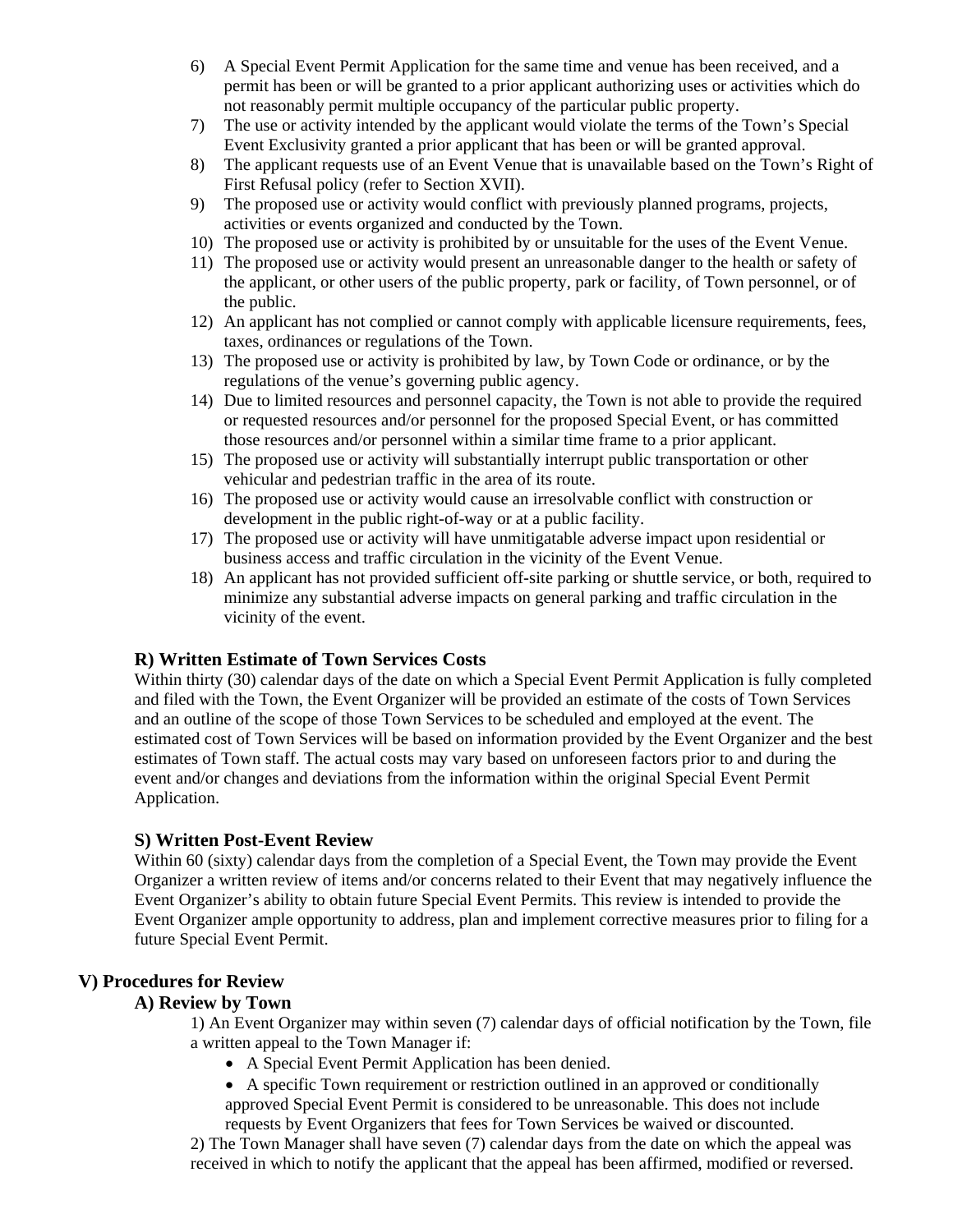3) Such notice shall be deemed served upon the applicant or permittee when it is personally delivered or sent by United States mail to the name and address set forth on the application permit.

#### **B) Form of Appeal**

Any appeal filed pursuant to this policy shall state succinctly the grounds upon which it is asserted that the determination should be modified or reversed and shall be accompanied by copies of the Special Event Permit Application, the written notice of the determination of the original application or request, and any other papers or documentation material to the determination.

#### **VI) Issuance of Town Services for Special Events**

- 1) The Town may provide services for a Commercial or Non-Commercial Special Event, if provisions are made with the Event Organizer for Cost Recovery or Revenue Sharing, or both.
- 2) The Town may provide services in direct support of a Town-Sanctioned Special Event. Such support will be in the form of relief from all or a portion of Town Services costs. An Event is granted Town-Sanctioned status only when approved by the Town-Sanctioned Special Event Grant Program. (See Addendum I)
- 3) The Town may provide services in direct support of a Town-Sponsored Special Event, if the funds to offset Town Services costs are within budget limitations of the Town and if the Town Manager finds that a public purpose will be served. (See Addendum II)

#### **VII) Use of Town Logo or Name**

Prior authorization from the Town of Christiansburg is required for an Event Organizer to use the words, "The Town of Christiansburg" or "Town of Christiansburg" or a facsimile of the official logo of the Town of Christiansburg, in the title and/or promotional materials of a Special Event.

#### **VIII) Revocation of Special Event Permit**

1) A Special Event Permit may be revoked if the Town determines:

- a) An Event cannot be conducted without violating the standards or conditions of the Special Event Permit.
- b) An Event is being conducted in violation of any condition of the Special Event Permit.
- c) An Event poses a threat to public health or safety.
- d) An Event Organizer or any person associated with the Event has failed to obtain any other permit required pursuant to this policy.
- e) A Special Event Permit was issued in error or contrary to law.

2) Except as provided in Item (3) below, notices of revocation shall be in writing and specifically set forth the reasons for such action.

3) If there is an emergency requiring immediate revocation of a Special Event Permit, the Town may notify the permit holder verbally.

4) An appeal from a revocation shall be handled in the same manner and under the same time requirements as denials of Special Event Permit Applications.

#### **IX) Cost Recovery for Special Events**

- 1) The Town shall charge all Special Events for the actual cost of Town Services. However, the cost of Town Services for Town Sponsored and Town Sanctioned Special Events may be fully or partially paid for by Town provided funding through the Special Events Grant Application.
- 2) Whenever a Special Event is conducted without a Special Event Permit when one is required, or an Event is conducted in violation of the terms of an issued Special Event Permit, the Event Organizer shall be responsible for, and the Town shall charge the Event Organizer for the cost of all Town Services.

#### **X) Revenue Sharing for Special Events**

1) An Event Organizer of a Commercial or Non-Commercial Special Events may pay the Town a negotiated percentage of Gross Revenues, a flat fee, a combination of percentage of Gross Revenues and a flat fee, or any other revenue sharing agreement the Town Manager deems to be in the best interests of the Town.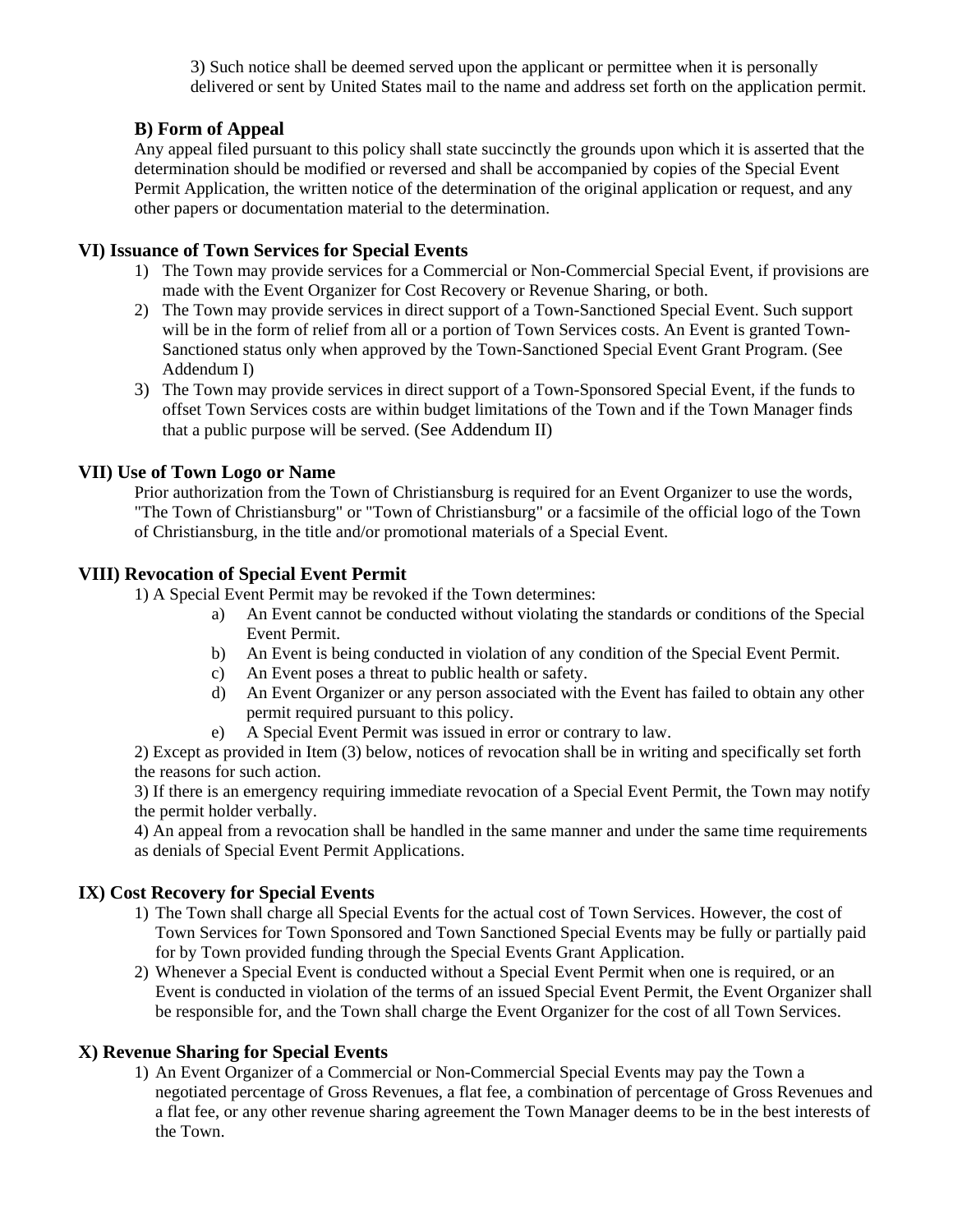- 2) Cost Recovery under Section IX, shall not be required of a Commercial or Non-Commercial Special Events where payment for such services has been negotiated by the Town Manger within a Revenue Sharing agreement with the Town.
- 3) The Town Manager shall retain the right to determine when the Town elects to enter into a Revenue Sharing agreement with a Special Event.
- 4) To apply for a Revenue Sharing agreement with the Town, an Event Organizer must indicate this on their Special Event Permit Application, and subsequently provide all requested information pertaining to the event and organization.
- 5) All applicable deadlines related to submitting a Special Event Permit Application, Town notification and response to applications (see Section IV) are extended by thirty (30) calendar days for Special Events applying for a Revenue Sharing agreement.
- 6) An Event Organizer of a Special Event who has entered into a Revenue Sharing agreement with the Town shall make payment and provide a final financial statement audited by a certified public accountant to the Town no later than thirty (30) calendar days after the Event for the fees and revenues to be paid to the Town.

#### **XI) Effect of Receipt of Donations on Status of tax-exempt Non-Profit Organizations**

A tax exempt non-profit Organization sponsoring a Non-Commercial Special Event may acknowledge the receipt of cash or in-kind services or goods, donations, prizes or other consideration from for-profit organizations without causing the Event to be considered a Commercial Special Event. Such acknowledgment may include use of the name, trademark, service mark or logo of such a for-profit organization in the name or title of the Event or the prominent appearance of the same in advertising or on collateral material associated with the Event. +

#### **XII) Town Authorized to Adopt Rules and Regulations**

The Town is authorized to promulgate additional rules and regulations that are consistent with and that further the terms and requirements set forth by the Town and the provisions of law that pertain to the conduct and operation of Special Events.

#### **XIII) Enforcement Authority**

The Town is authorized to administer and enforce the provisions of this policy. Town personnel may exercise any enforcement powers as set forth and permitted by law.

#### **XIV) Other Permits and Licenses**

- 1) The issuance of a Special Event Permit does not relieve any Event Organizer or person from the obligation to obtain any other permit or license required pursuant to Town Code.
- 2) The issuance of any other permit or license issued pursuant to Town Code does not relieve any Event Organizer from the obligation to obtain a Special Event Permit pursuant to this policy.

#### **XV) Venues for Commercial Special Events**

Commercial Special Events are permitted only at the following public Event Venues:

1) Anything in corporate limits and town owned property. Excluding private property.

#### **XVI) Special Event Exclusivity**

The Town will provide exclusivity to each Event Organizer that is granted a Special Event Permit. This exclusivity will provide sole use of the special event venue on the approved dates as outlined in the approved Special Event Permit. Furthermore, no other similar Special Event will be approved for the same Event Venue for 15 days prior to the start of the approved initial Event, or for 15 days after the last day of the approved Event. Similar Special Events are considered to be events that contain nearly identical themes, activities and/or programs to such a degree that the public would likely confuse the two events and that the hosting of the two events would likely reduce the attendance and/or participation of the initial Special Event. The Town reserves the right to determine when this exclusivity should be enacted and applied.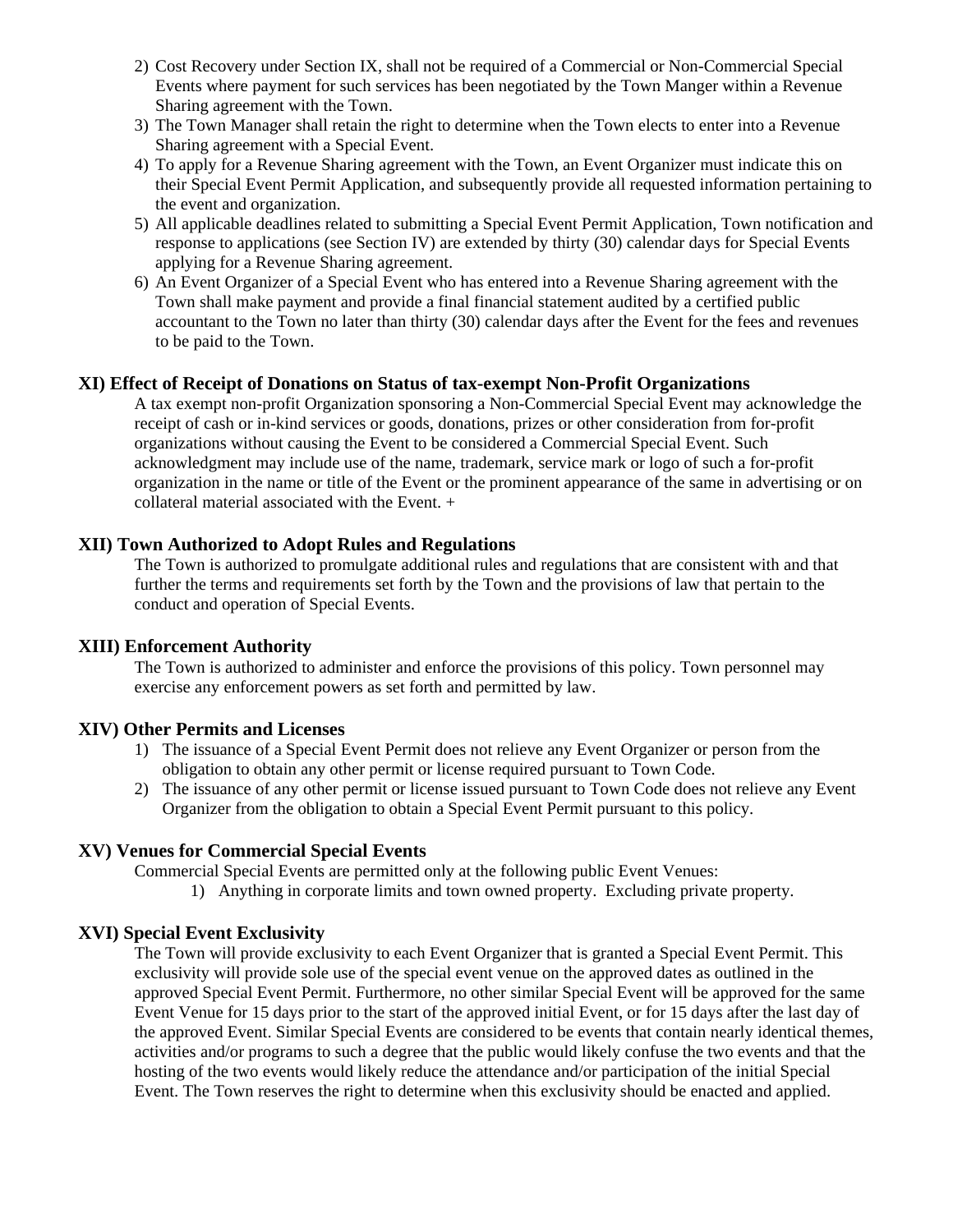#### **XVII) Special Event Right of First Refusal**

An Event Organizer will be granted the first option for the same or similar date (e.g. third Saturday in a specific month) during the following year for hosting a similar Event.

- 1) This right of first refusal will expire sixty (60) from the conclusion of the initial Special Event; and,
- 2) Is not transferable to another Event Organizer.

#### **XVIII) Alcoholic Beverages at Special Events**

The following guidelines are for all Special Events that include serving of alcoholic beverages. The purpose of this policy is to:

- Ensure public safety
- Prevent under-age possession of alcohol
- Prevent under-age consumption
- Ensure adequate observation to help prevent intoxication
- Ensure compliance with Virginia Alcohol Beverage Control regulations

1) Serving and consumption of beer and/or wine at any event must be approved by Town Council. 2) Any Special Event held on Town property serving beer and/or wine shall have a defined area for serving and consuming beer and/or wine. This defined area, referred to as a Beer/Wine Garden, may include a portion of or the entire Event Venue.

3) The Event Organizer must obtain the appropriate license from the Virginia Department of Alcohol Beverage Control.

4) All Special Events approved to sell beer and/or wine must provide, prior to the Event, training for the frontline event staff and volunteers responsible for selling and serving beer and/or wine. 5) All event volunteers and staff members engaged in any aspect of serving beer and/or wine (which includes but is not limited to checking ID's, arm banding, ticket sales, serving and monitoring) are prohibited from consuming alcohol during the event. This includes any server who completes their shift and is requested to return to duty.

6) The Applicant of the Alcohol Beverage Control license, or the Event Supervisor in charge, must be present at the Event Venue during the entire event. The Town requires that every event organizer clearly display the name or names of their event's Event Supervisor(s) in the Beer/Wine Garden during the entire Event.

7) The Event Organizer is solely responsibility for assuring that the Beer/Wine Garden is properly supervised and that its event staff has been properly trained to serve such beverages as well as understands that it is against the law of the Commonwealth of Virginia to sell alcoholic beverages to anyone who is less than twenty-one years of age, to anyone that the server knows, or has reason to believe, is intoxicated, or to anyone who has been forbidden to possess alcohol by a court of competent jurisdiction. The Event Organizer is responsible for advising the servers that they could face criminal charges for serving alcohol to any above-described person.

8) The Event Organizer must implement a system of identification and distribution as approved by the Virginia Department of Alcohol Beverage Control that effectively monitors the consumption of each event attendee.

9) Serving of beer and/or wine shall not extend beyond 11:00pm for any Special Event.

10) The Town of Christiansburg reserves the right to deny, cease or restrict, in any manner deemed appropriate, either prior to or during a Special Event the serving or consumption of beer and/or wine. Factors governing this decision will include:

- Proposed Event Venue layout & site plan
- Number of proposed beer and/or wine serving locations
- Anticipated and/or actual number of event attendees
- Nature of the event
- History of the event
- Duration of the event
- The Event Organizer's ability to provide sufficient event staff
- Ability of the event staff to monitor and control under-age consumption
- Concern for public safety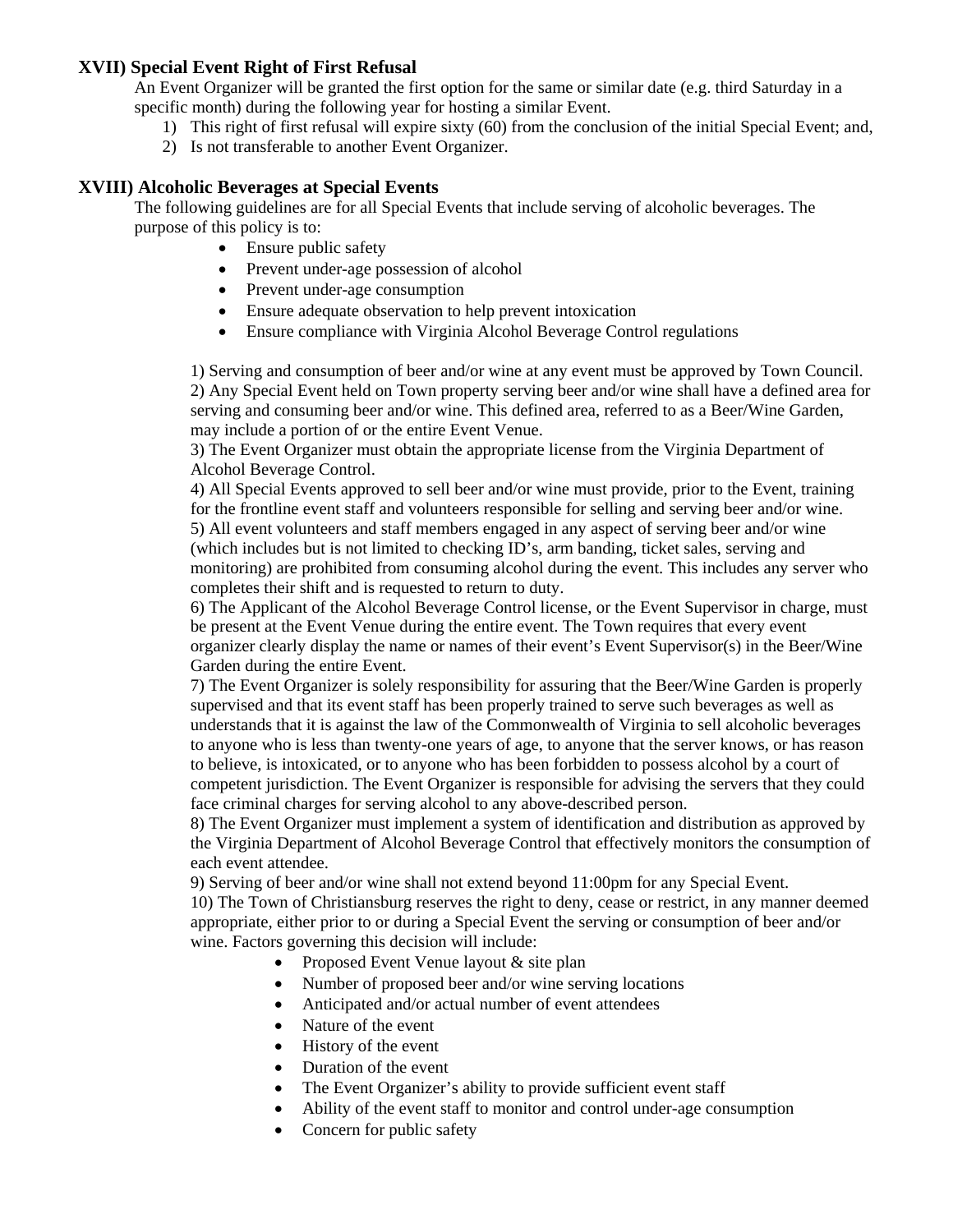Evidence of non-compliance with Virginia Alcohol Beverage Control laws and license.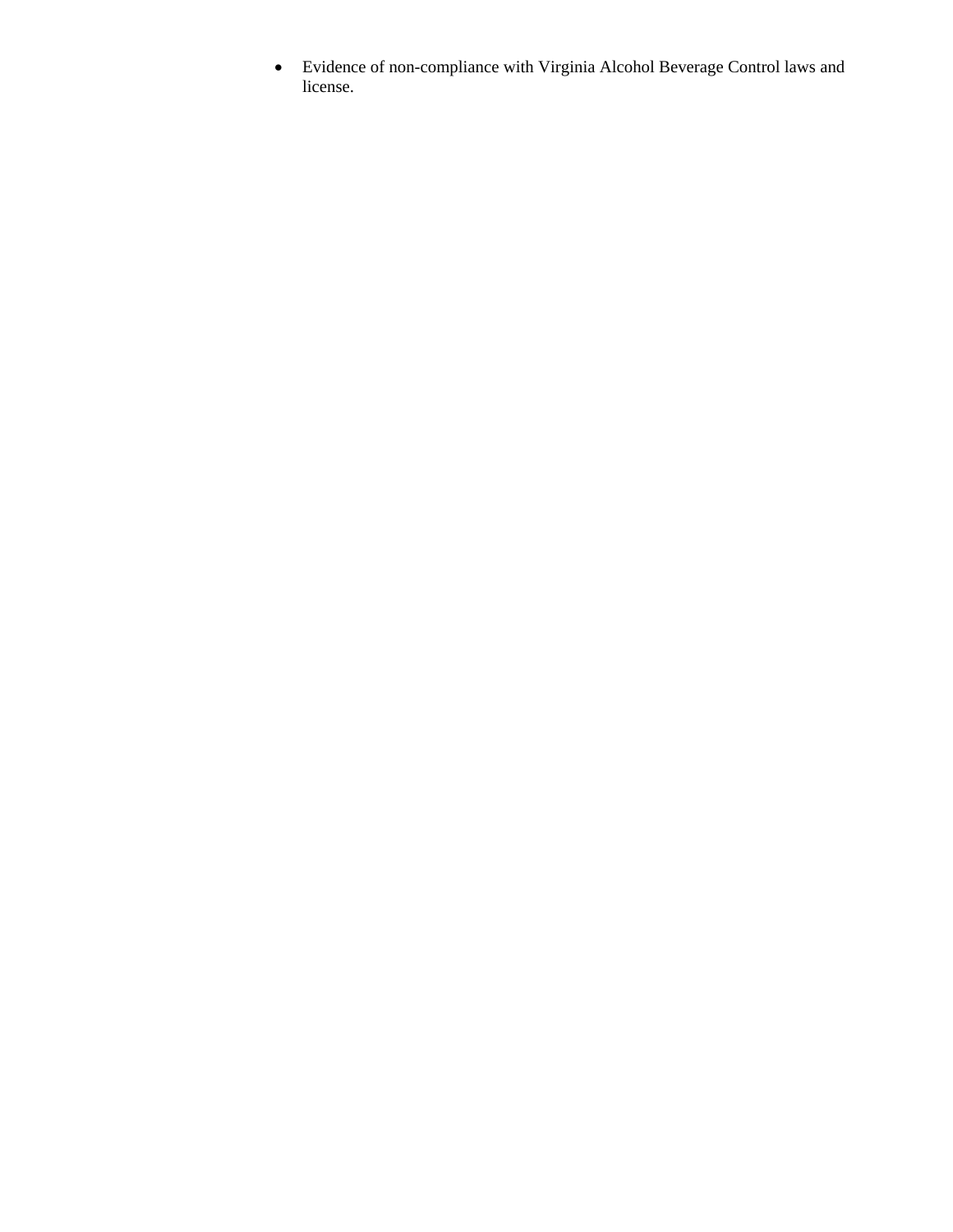#### ADDENDUM I **Town-Sanctioned Special Event Grant Program**

#### **A) Purpose**

It is the purpose of the Town- Sanctioned Special Events Grant Program (hereafter referred to as "Grant Program" or "Grant") to provide funding assistance to Christiansburg based organizations or Town agencies that wish to host a Special Event on Town property. Funding is for the exclusive purpose of offsetting some or all of the cost of Town Services required for the Special Event. The Town of Christiansburg recognizes that such Special Events can enhance the quality of life for citizens of Christiansburg and provide benefits to citizens through the creation of unique venues for expression and entertainment that are not normally provided as a part of governmental services. It is further envisioned that these Special Events can enhance the development of tourism by increasing visitation, expenditures, and overnight stays within the Town.

### **B) Grant Program Guidelines**

Any qualified Christiansburg based organization and/or any Town agency may apply for a Grant according to the following guidelines:

- 1) The Applicant Organization must be a Town agency, a current local organization, or an informal group of existing businesses in good standing with the Town. The Applicant Organization will have been in existence for at least two years.
- 2) The Applicant Organization must be the primary Event Organizer of the Special Event. Additionally, the Applicant Organization must be the primary financial administrator and event manager, although they may partner with other organizations and/or companies in administering, organizing and promoting the Event.
- 3) Grants are for those Special Events that clearly display and contain elements that contribute to the quality of life for the Town of Christiansburg. Examples: historical, cultural, arts, community-spirit, wellness, etc.
- 4) Priority will be given to those Special Events that are to be held in downtown Christiansburg.
- 5) Priority will be given to those Special Events which will best promote out-of-town visitors.
- 6) Priority will be given to those Special Events that bring positive recognition and exposure to the Town.
- 7) Priority will be given to those Special Events that are expected to be an annual or repeat event; however, a Grant may be approved for a one-time Special Event if such event will significantly impact the quality of life for the citizens of Christiansburg.
- 8) The Approval Committee will consider such factors as the Applicant Organization's:
	- fiscal stability;
	- track-record in administering Special Events;
	- ability to provide and train the anticipated event staff; and
	- other such factors that provide insight into their ability to effectively administer develop and grow the Special Event.
- 9) The funds provided through the Grant Program are for reimbursement for Town services only (not for administrative or clerical costs, event production assistance, or to offset the Event's other operating costs). The Town will determine the level of Town services required and/or requested by the applicant in order to safely and effectively administer the Special Event.
- 10) The maximum amount of any Grant per single Special Event, in a single Town fiscal year is \$3,000.00. However, Grants may be approved for less than the maximum \$3,000.
- 11) Grants are provided on a year-to-year basis. The Applicant must apply each year for continued Grant approval.
- 12) Grants will only be provided to a specific Special Event for a maximum of three years.
- 13) All efforts will be given to provide Grants to as many Applicant Organizations as possible. To do so, the Approval Committee may limit the number of Grants approved to a specific Applicant Organization during any single fiscal year.
- 14) The Approval Committee has the sole and final authority in approving Grant Applications.
- 15) Organizations receiving a Grant may submit an application for other Special Event Grants, but must submit a separate application for each.
- 16) A Grant Approval Committee will be established by the Town Mayor. The Grant Approval Committee will consist of at least three, and as many as seven, Christiansburg citizens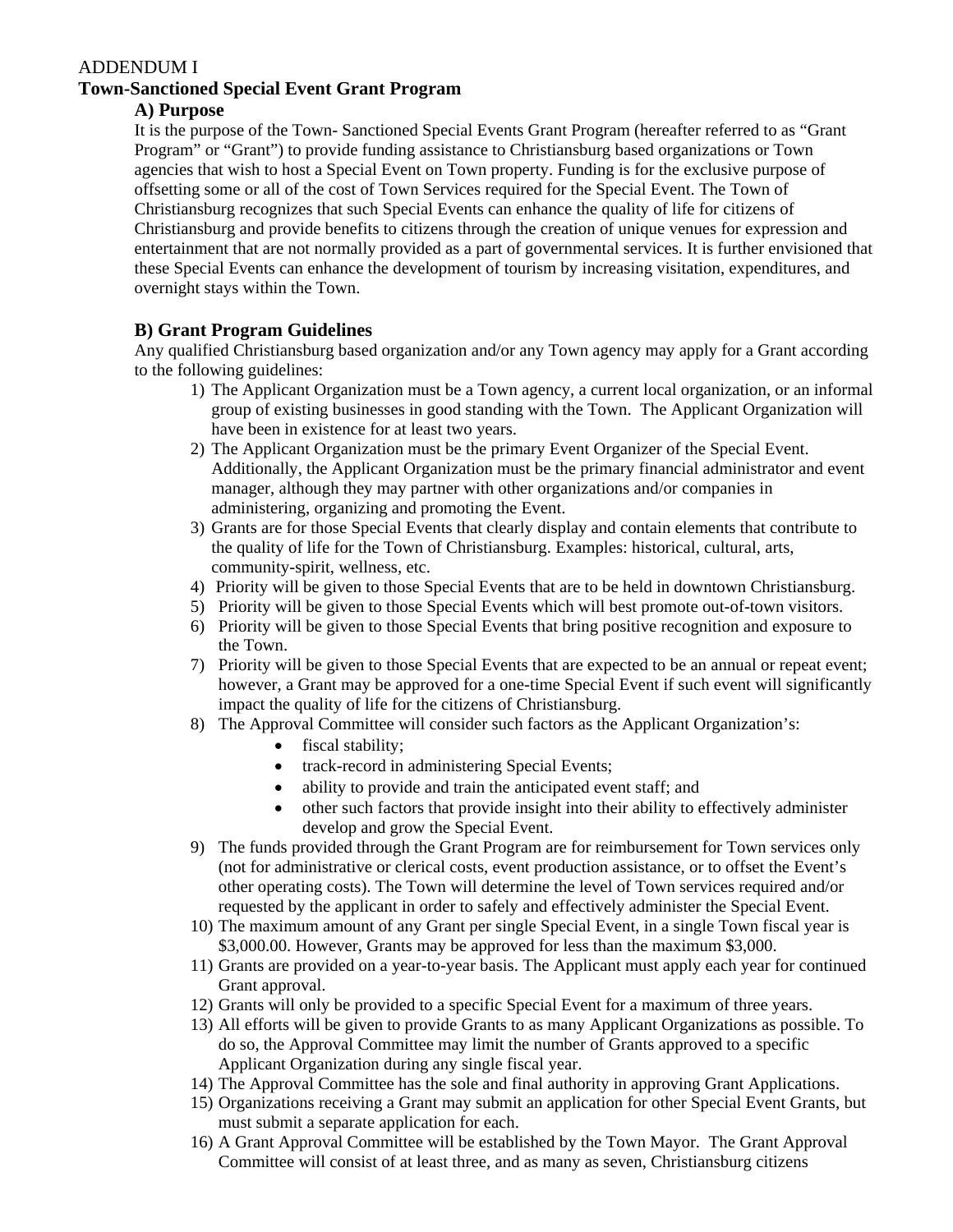including Town Employees and one Town Council Representative. The Grant Approval Committee will have the sole and final authority in approving Grant Applications. In the event that an Approval Committee member is associated with a Grant Applicant Organization in such a manner as to present a conflict of interest, that Committee member shall withdraw from the approval process during that cycle.

#### **C) Grant Application Procedures & Schedule**

Grant Applications must be submitted at least 45 days prior to the event. No Grant Applications submitted less than 45 days prior to the event will be approved. No Applications will be approved for an Event that has already taken place.

The application process is as follows:

1) Complete and deliver the Sanctioned Special Event Grant Application to the Town of Christiansburg; Town of Christiansburg Town Hall Attn: Town Mayor 100 East Main Street Christiansburg VA 24073 (540) 382-6128 2) Complete and include a Town of Christiansburg Special Event Permit Application with the

- Sanctioned Special Events Grant Application.
	- Applicants will receive an acknowledgment of receipt of their Application.
	- The Town of Christiansburg will provide a cost estimate of Town services for each Grant Application to the Approval Committee within 30 days from the application deadline.
	- Notification by the Approval Committee of either approval or denial of an application will be given within 30 days of the application deadline.

3) Approved Grant funds will be reimbursed directly to the Applicant or off set by the Finance Director upon satisfactory completion of these items:

- The Applicant must be granted a Special Event Permit from the Town.
- The Applicant must meet and adhere to all Town policies, provisions and regulations related to Special Events.
- The Applicant must submit a post-event report to the Approval Committee within 30 days from the end of the Special Event.
- Each Town department will issue invoices for their respective services directly to the Applicant no later than 30 days after the Event.
- The Applicant must pay these invoices within 30 days of receipt.
- The Applicant must submit a reimbursement request for the approved Grant funds.
- The Applicant will receive the total amount of the approved Grant or the total amount of paid Town services, whichever is less. Payment requests must be submitted to the Special Event Coordinator within 90 days from the end of the Special Event.